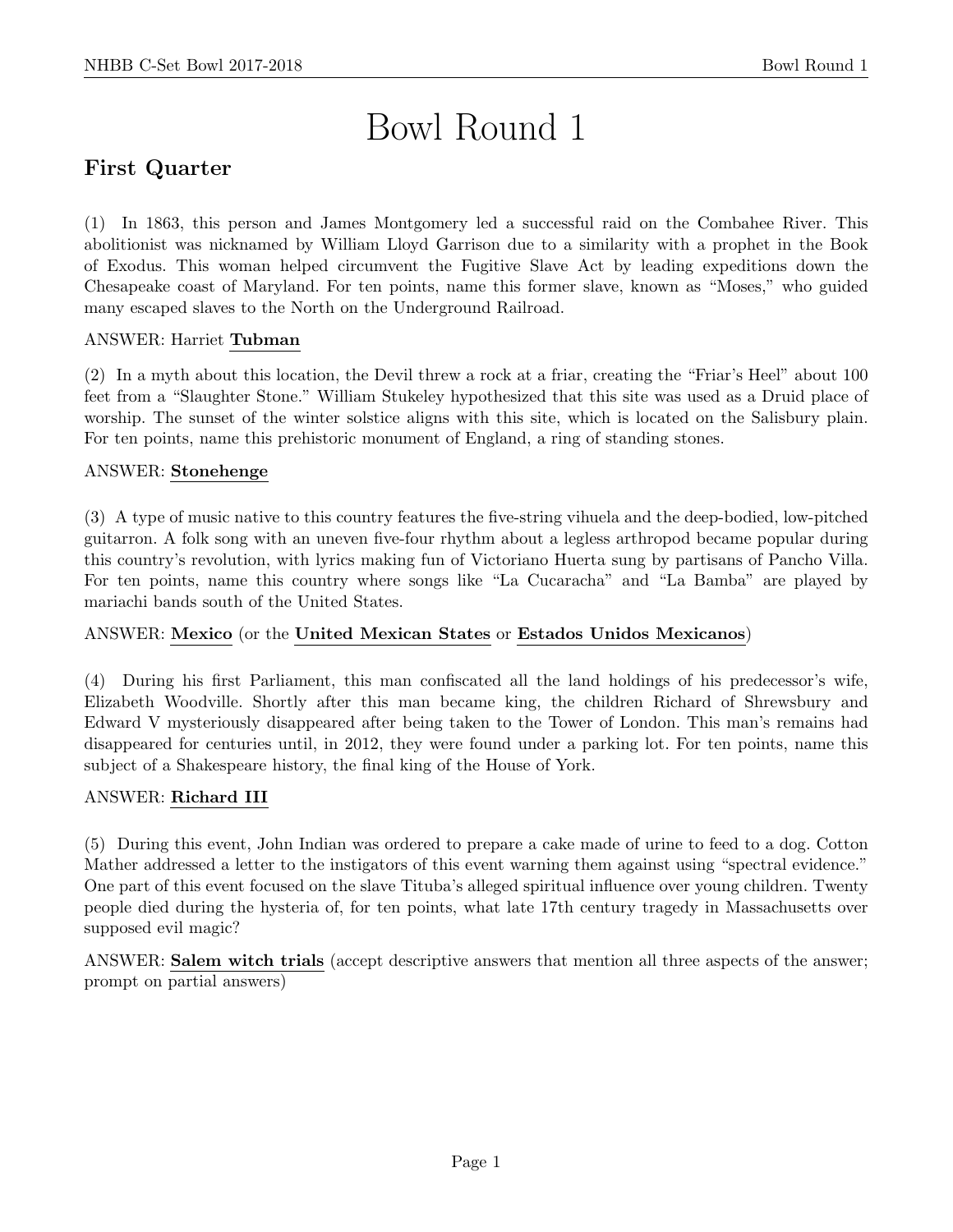(6) Immediately prior to this event, a character delivers a monologue in which he argues against a pardon by stating "I am constant as the northern star." A man justifies his involvement in this event by comparing its central subject to a serpent's egg. The target of this event is eulogized in a funeral oration that begins "Friends, Romans, countrymen, lend me your ears." For ten points, name this event in which a Roman leader utters the dying words "Et tu, Brute."

#### ANSWER: assassination (or murder, killing, stabbing, etc.) of Julius Caesar

(7) One member of this program was given the call sign "Chaika," or "Seagull," and completed her intended action 48 times. The exclamation "poyekhali!" was made at the start of one of this program's missions; that mission, which began at the Baikonur Cosmodrome, was Vostok 1 and launched in 1961. Valentina Tereshkova and Yuri Gagarin were members of, for ten points, what Cold War-era program that, in 1957, launched Sputnik into orbit?

ANSWER: Soviet Union's space program (or Kosmicheskaya programma SSSR; accept Russian space program; accept descriptive answers; prompt on partial answers)

(8) This ruler overthrew the Chagatai Khanate after his capture of Balkh and defeated the leader of the Golden Horde, Tokhtamysh, at the Kur River. This man defeated the Tughluq Dynasty by setting camels on fire to scare elephants. This ruler brought back the spoils from his sacks of Damascus and Delhi to his capital of Samarkand. For ten points, name this Turkic conqueror of Central Asia who suffered from a limp.

ANSWER: Timur the Lame (or Tamerlane)

(9) This politician used the slogan "in your guts you know he's nuts" to mock his opponent's campaign slogan; he also attacked that opponent with an advertisement featuring a girl picking at a daisy before a nuclear explosion. This President signed amendments to Social Security that created Medicare and Medicaid, and he declared "War on Poverty" as part of his Great Society program. For ten points, name this Texan US president who succeeded John F. Kennedy.

ANSWER: Lyndon Baines Johnson (accept LBJ; prompt on Johnson)

(10) This politician attempted to stall the construction of the Hinckley nuclear power station out of fears of Chinese involvement. This figure was criticized after reportedly covering up the misfire of a Trident missile in June 2016. She appointed the highly controversial Boris Johnson as Secretary of State for Foreign Affairs, and in March 2017 she invoked Article 50 to formally begin the Brexit process. For ten points, name this successor of David Cameron as prime minister of the United Kingdom.

ANSWER: Theresa May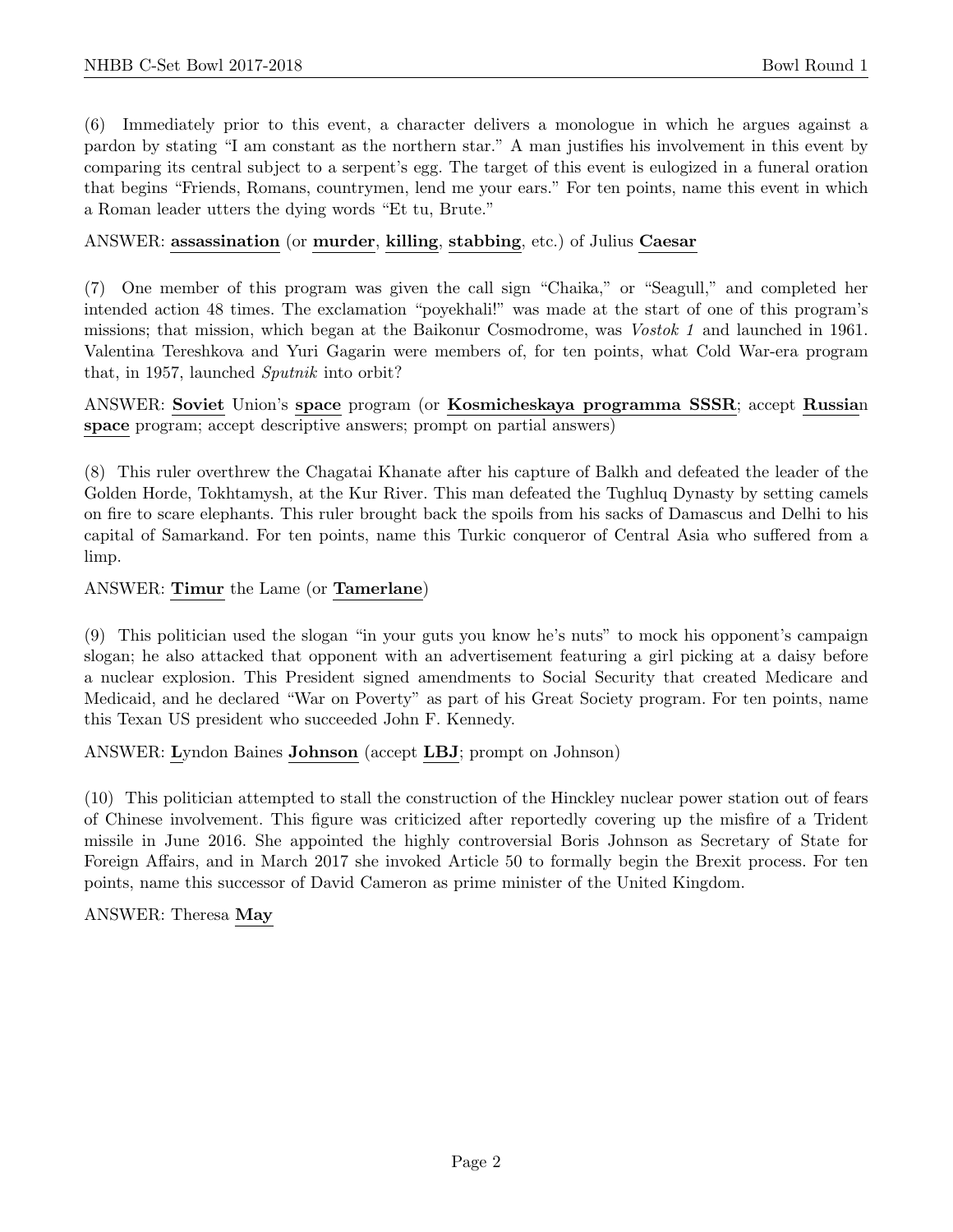## Second Quarter

(1) A building featuring a coffered one of these structures was originally commissioned by Marcus Agrippa and renovated by Hadrian. Constantino Brumidi decorated the interior surface of one of these structures with murals that can be seen from the rotunda below. An oculus allows light to shine into the Pantheon through, for ten points, what architectural feature that serves as the roof of the United States Capitol building?

#### ANSWER: domes

BONUS: The murals in the inside of the Capitol rotunda show the Apotheosis of this leader, who was also shown being crowned by fame and peace in a relief sculpture on an exterior wall.

#### ANSWER: George Washington

(2) A civil war during this conflict was fought between the Armagnacs and Burgundians. One side of this war sent out cavalry raids called chevauch´ees [sheh-voh-SHAYS], sometimes led by the Black Prince. Charles VII was crowned after this war's Siege of Orleans was lifted. Longbows helped the English win the Battle of Crecy during, for ten points, what war between England and France that lasted from 1337 to 1453?

#### ANSWER: Hundred Years' War

BONUS: The Siege of Orleans was lifted with the help of this 17-year-old French peasant girl. She was captured and burned at the stake by the English, but cleared by the Pope years later and made a saint in 1920.

#### ANSWER: Saint Joan of Arc (or Saint Jeanne d'Arc)

(3) A treaty negotiated by this man and Colonel Edward House was targeted for change by the Lodge Reservations. Before becoming the Governor of New Jersey, this politician served as Princeton University's president. This President asked Congress for a declaration of war after news of the Zimmermann Telegram broke. For ten points, name this US President who failed in his promise to "keep us out of" World War I.

#### ANSWER: Thomas Woodrow Wilson

BONUS: Henry Cabot Lodge's Reservations concerned the US's obligations as part of this body. The Lodge Reservations were voted down by the Senate shortly before the Treaty of Versailles was voted down, so the US never joined this organization.

#### ANSWER: League of Nations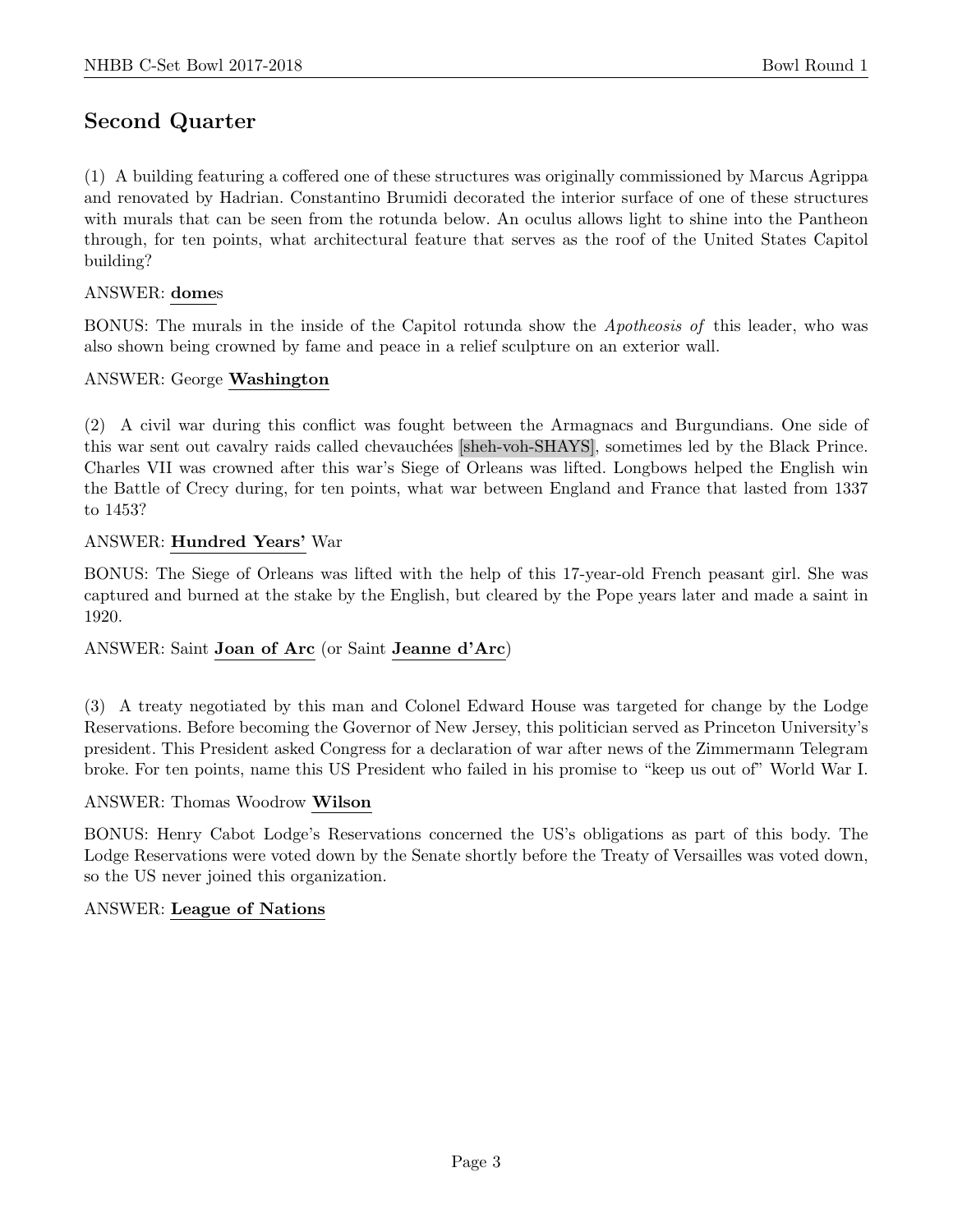(4) During this man's reign, his brother's general Kitbuqa lost the Battle of Ain Jalut, the first time his empire's army had been halted entirely. This man defeated Ariq Boke in the Toluid civil war before being named Khan. This man's invasions of Japan were twice halted by the kamikaze winds. For ten points, name this founder of the Yuan Dynasty, a Mongol leader who was the grandson of Genghis Khan.

#### ANSWER: Kublai Khan

BONUS: Kublai Khan established the Yuan Dynasty's capital at Dadu, which is now this city. This city was known as Zhongdu as the capital of the Greater Jin Dynasty, and as Peking while capital of the Qing [ching] Dynasty.

#### ANSWER: Beijing

(5) This scientist described the "chemistry of the imponderable" in a Nobel Prize lecture explaining the work of Henri Becquerel. This scientist co-authored a study comparing tumor cell and healthy cell death rates when exposed to an element that this chemist isolated in 1910, four years after the death of her husband Pierre. The first woman to win a Nobel Prize was, for ten points, what Polish-French physicist who discovered radium while studying radioactive decay?

ANSWER: Marie Sklodowska Curie (accept either or both names)

BONUS: Marie Curie isolated radium from a sample of radium chloride via a cathode of this element; the radium reacted with this element to form an amalgam. This element, which is a liquid at room temperature, has largely been phased out of use in scientific thermometers.

#### ANSWER: mercury (or Hg)

(6) This kingdom allowed Janos Hunyadi to serve as regent despite losing at the Battle of Varna. The ethnic group that founded this kingdom raided Europe before their defeat by Holy Roman Emperor Otto I at Lechfeld and are known as the Magyars. This kingdom came into personal unions with nearby Croatia, Austria, and Bohemia and is surrounded by the Carpathian Mountains. For ten points, name this kingdom that ruled from what is now Budapest.

#### ANSWER: Kingdom of Hungary

BONUS: Hungary was eventually split by the Habsburgs, the Ottomans, and this third independent state ruled by John Zapolya. Bram Stoker's Count Dracula came from this region.

#### ANSWER: Transylvania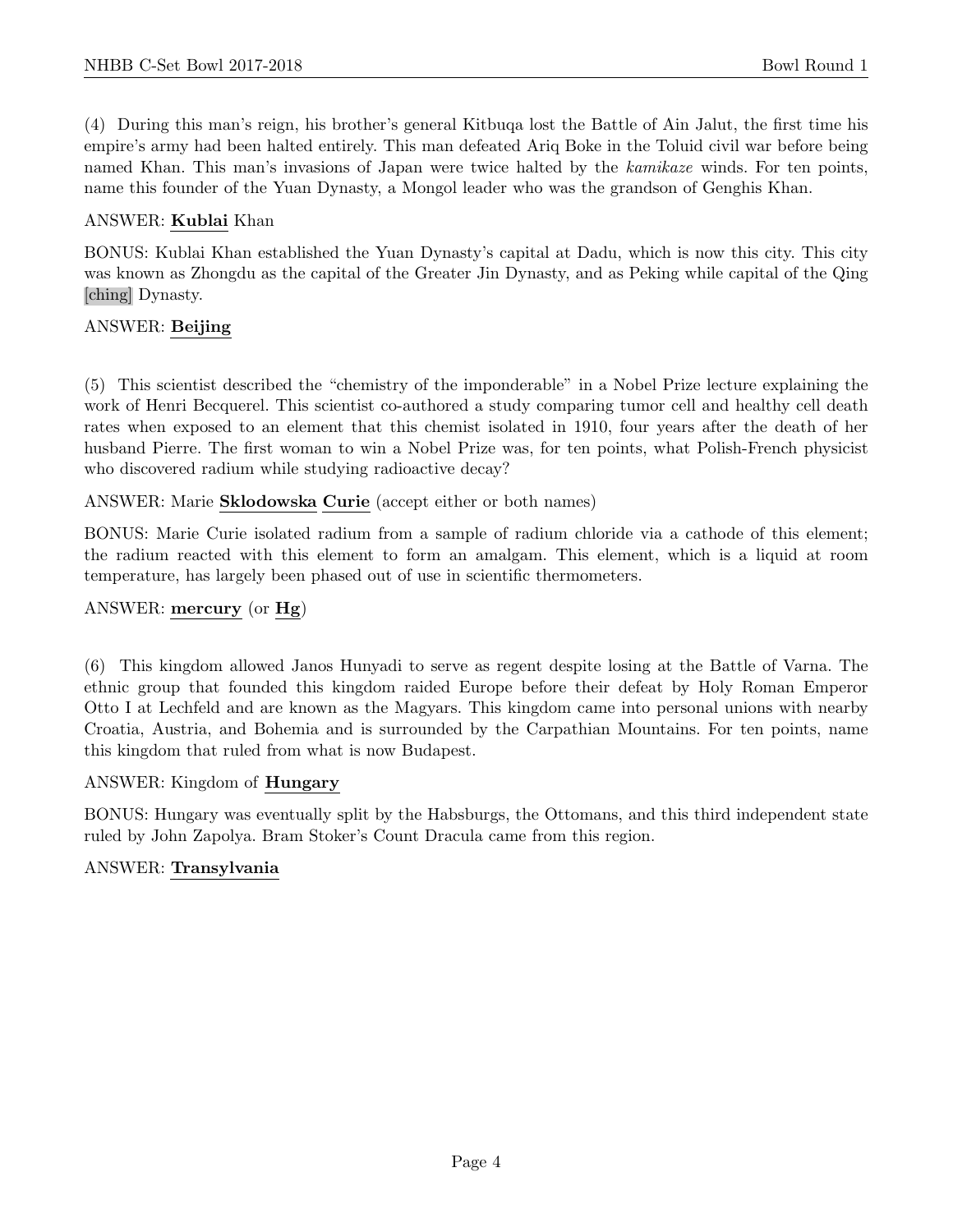(7) Bradford Washburn, the first person to climb the West Buttress route on this mountain, was married to Barbara Polk, the first woman to climb this mountain. Walter Harper, a member of the Koyukon tribe, was the first to climb this mountain in 1913. President Obama's 2015 executive order renaming this mountain was supported by Lisa Murkowski and denounced by Ohio politicians. For ten points, name this highest mountain in North America, formerly named for a U.S. President.

#### ANSWER: Denali (accept Mount McKinley)

BONUS: Another Alaskan feature is this island chain that forms a namesake "Arc" to the southwest. This chain's islands of Attu and Kiska were invaded by the Japanese in World War II.

#### ANSWER: Aleutian Islands

(8) George Carteret was given land in North Carolina and what is now this state by Charles II. The Loyalist William Franklin, son of Ben Franklin, governed this colony until the Revolution. In 1937, a dire radio report from this state noted flames "four or five hundred feet into the sky...Oh, the humanity!" Thomas Edison's Menlo Park labs were in, for ten points, what Atlantic coast state whose industrial cities include Newark and Trenton?

#### ANSWER: New Jersey

BONUS: The aforementioned 1937 radio report, including the cry "Oh, the humanity!", detailed the fiery crash of this German zeppelin.

ANSWER: LZ 129 Hindenburg

## Third Quarter

The categories are  $\dots$ 

- 1. American National Symbols
- 2. Castles
- 3. New World Piracy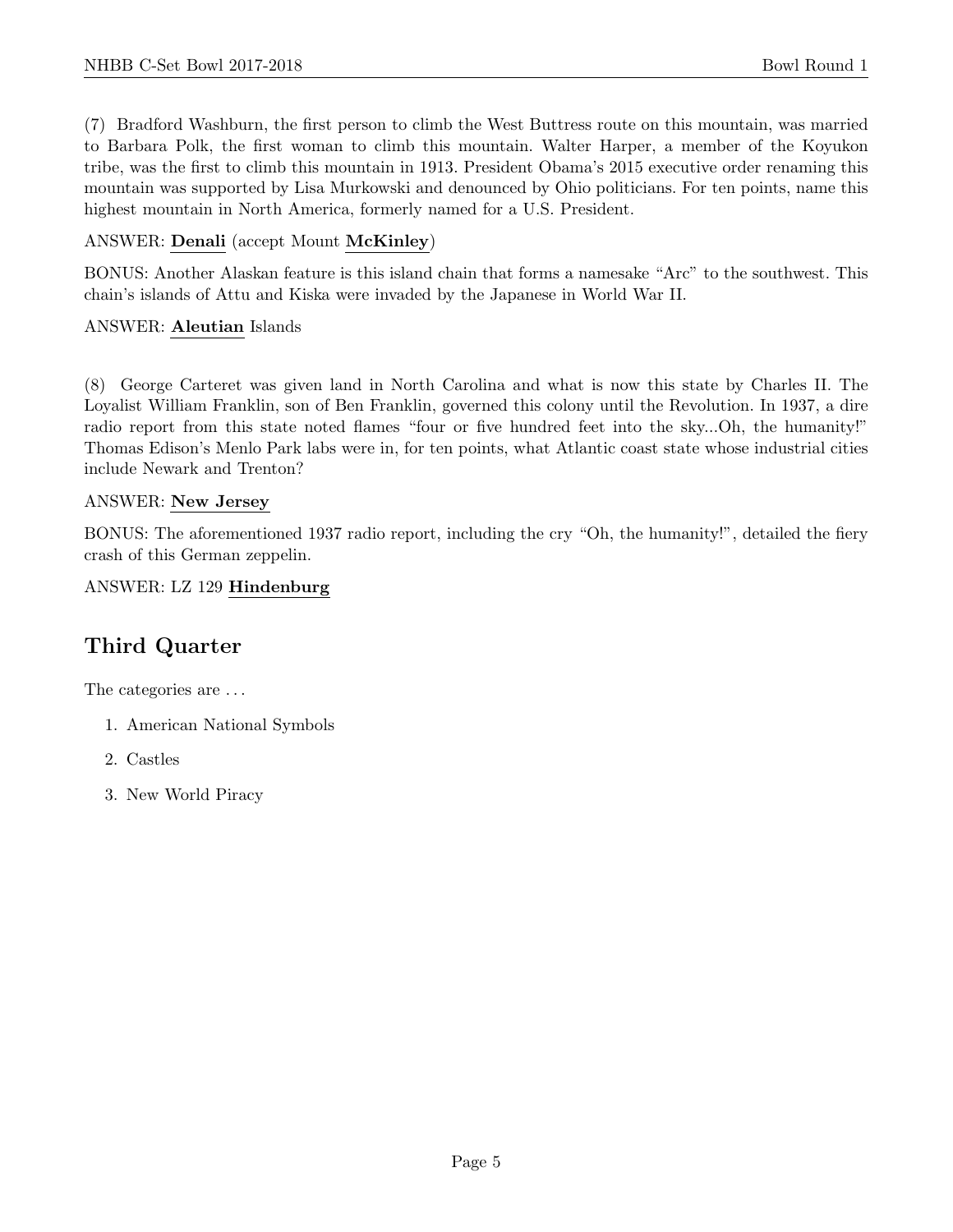#### American National Symbols

Name the...

(1) Man who declares "I want you" in James Flagg's US Army recruitment posters.

#### ANSWER: Uncle Sam

(2) Philadelphia woman whose credit for making the first American flag has been questioned by modern historians.

#### ANSWER: Betsy Ross

(3) National bird, found on the Presidential seal, whose selection as a symbol was opposed by Ben Franklin.

#### ANSWER: bald eagle (prompt on eagle)

(4) Four-word phrase that was adopted as the US motto and placed on American paper money during the Cold War.

#### ANSWER: In God We Trust

(5) Fort whose bombing inspired "The Star-Spangled Banner."

#### ANSWER: Fort McHenry

(6) World War II icon of women factory workers, commonly associated with the "We Can Do It!" poster.

#### ANSWER: Rosie the Riveter (prompt on partial answer)

(7) Sousa song named the National March in 1987.

#### ANSWER: The Stars and Stripes Forever

(8) Action whose legality was debated in Texas v. Johnson.

ANSWER: burning the American flag (prompt on partial answers, like "burning the flag" and "desecrating the (American) flag")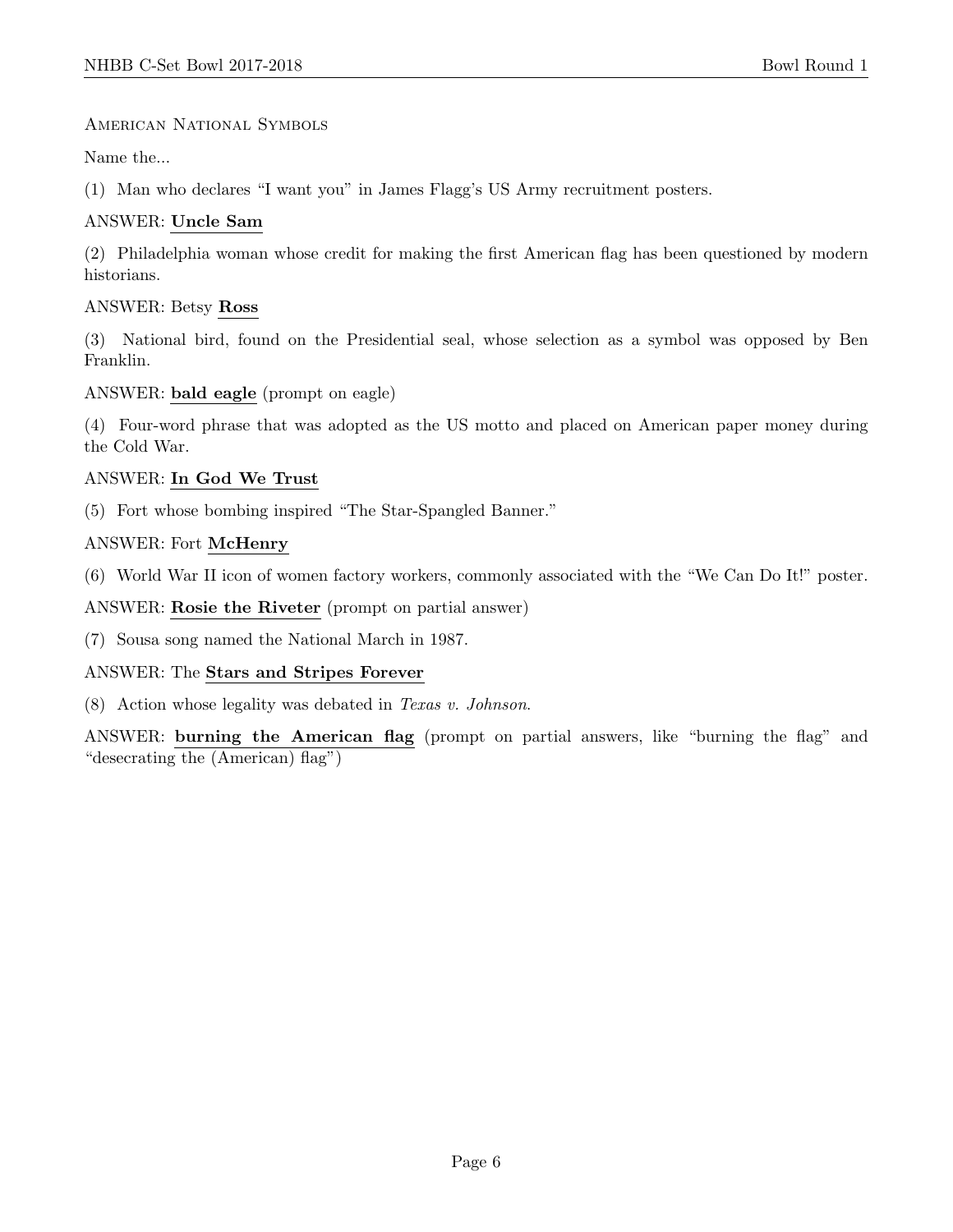**CASTLES** 

Name the...

(1) Protective ditch, usually filled with water, surrounding many castles.

#### ANSWER: moats

(2) System of government that lent itself to castle-building, as relatively independent lords ruled over their lands from a castle and served a king.

#### ANSWER: feudalism (accept word forms)

(3) Siege engines that used a counterweight to swing a projectile at castle walls.

#### ANSWER: trebuchets [treh-boo-shay]

(4) Chinese technological innovation that allowed for bombards and mortars, making castles largely obsolete by the 15th century.

#### ANSWER: gunpowder

(5) Castle built by William the Conqueror outside of London after his conquest of England. It is now a royal residence.

#### ANSWER: Windsor Castle

(6) "Mad" King of Bavaria who built Neuschwanstein [noysh-van-stein] Castle.

#### ANSWER: Ludwig II

(7) Coastal region of France east of Brittany where motte-and-bailey castles were first developed.

#### ANSWER: Normandy

(8) Crusading group that occupied Krak des Chevaliers [she-vahl-yay] in Syria until 1271 before going to Malta.

ANSWER: Knights Hospitaller (or the Order of Knights of the Hospital of Saint John of Jerusalem; accept anything that mentions the Order of Hospitallers)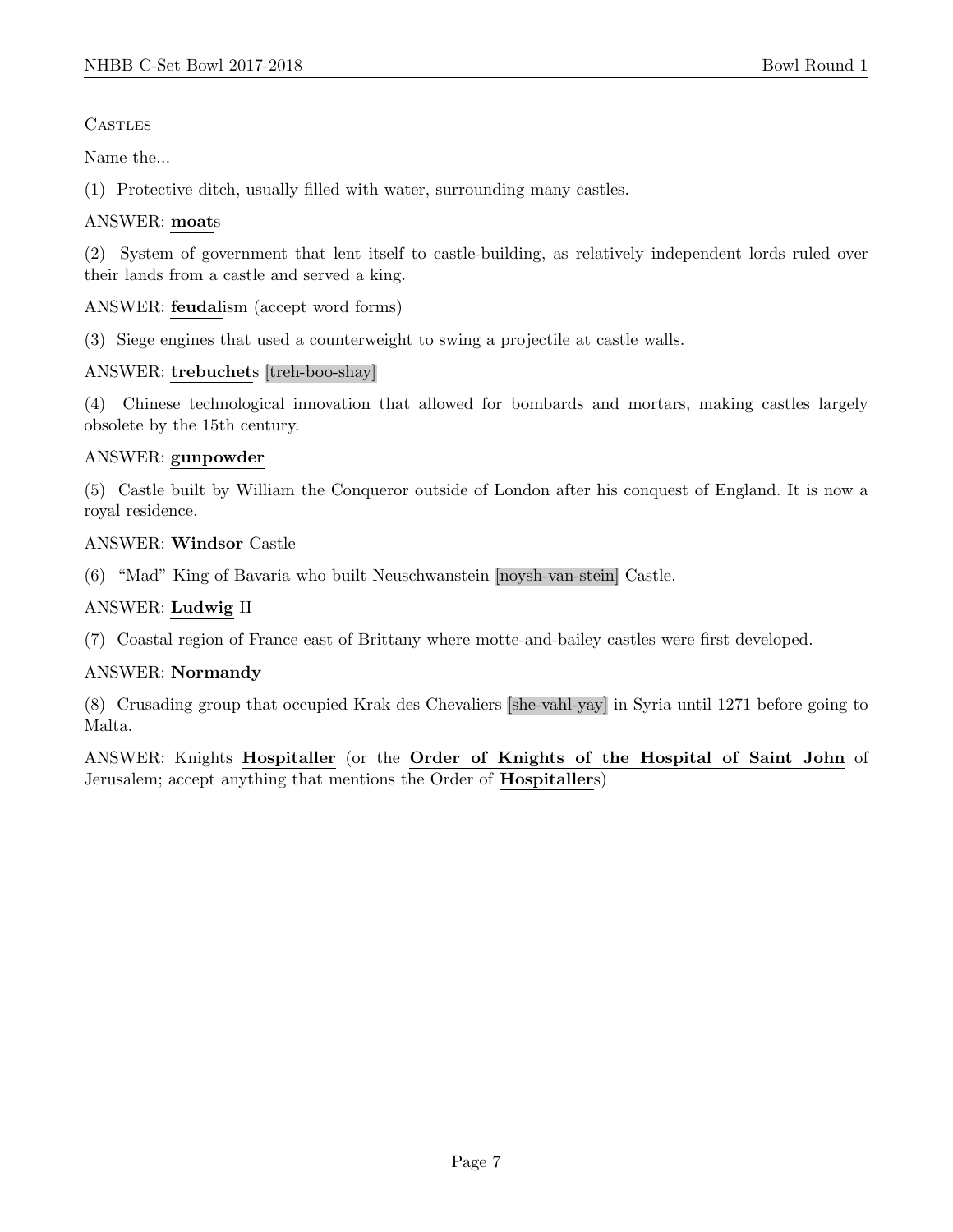#### New World Piracy

Name the...

(1) Items displayed on the classic "Jolly Roger" pirate flag.

ANSWER: bones (accept skull and/or (cross)bones)

(2) Alcoholic beverage made from distilled sugarcane juice that pirates drank mixed with water as "bumbo" or "grog."

#### ANSWER: rum

(3) Disease caused by a lack of Vitamin C that pirates could avoid by eating limes.

#### ANSWER: scurvy

(4) Sea dominated by 17th century pirates from Cuba to the Lesser Antilles to South America.

#### ANSWER: Caribbean Sea

(5) Island in that sea where pirates docked at Port Royal. It's now a country with capital Kingston.

#### ANSWER: Jamaica

(6) Pirate who commanded the Queen Anne's Revenge and died in a shootout in North Carolina.

ANSWER: Blackbeard (or Edward Teach; accept Edward Thatch)

(7) Pirate who captured the Quedagh Merchant and supposedly left a massive buried treasure, according to Robert Louis Stevenson and others.

#### ANSWER: Captain William Kidd

(8) Famous pirate island just north of Haiti, where Henry Morgan hired some of his crew. A "Dry" island group off the Florida Keys shares its name.

#### ANSWER: Tortuga (accept Dry Tortugas)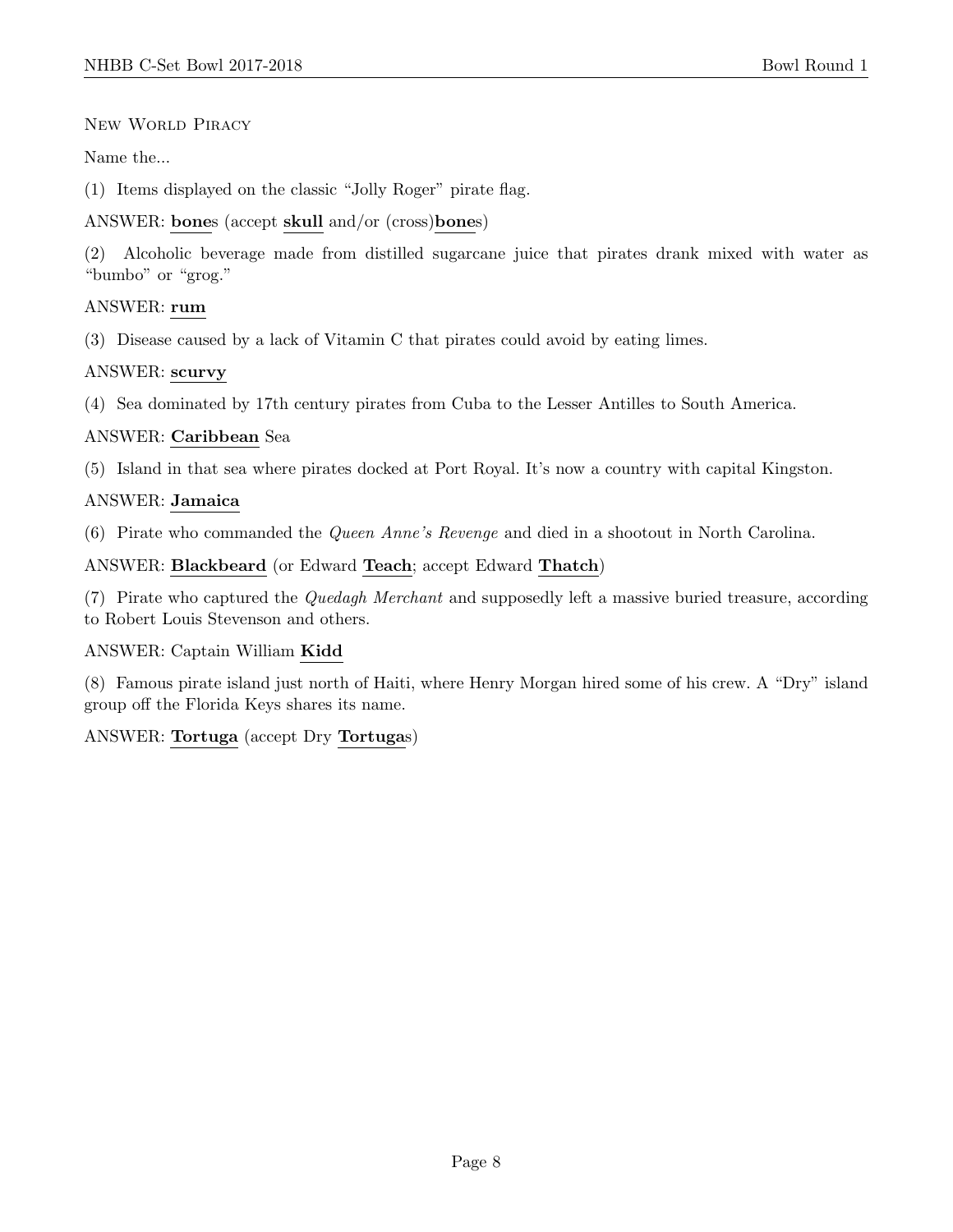## Fourth Quarter

(1) This company spent 11 months in bankruptcy protection after three years of mismanagement by former ESPN executive Mark Shapiro and NFL owner Dan Snyder. In 2005, this company closed AstroWorld in Houston and, due to Hurricane (+) Katrina, its New Orleans facility. In 2017, this company stopped promoting the "Stars and Bars" Confederate symbol at its primary (\*) "Over Texas" location. For ten points, name this American chain of amusement parks whose name refers to the number of nations that have governed Texas.

ANSWER: Six Flags Entertainment Corporation

 $(2)$  A prominent port on this body of water was once ruled by a *zamorin* and was the most dominant city on the Malabar Coast. During the Ming Dynasty, Zheng He asserted Chinese dominance over (+) trade routes in and around this ocean. To reach Calicut, Vasco da Gama rounded the Cape of (\*) Good Hope and sailed along and across this body of water. The endpoint of the Brahmaputra and Ganges rivers is, for ten points, what South Asian ocean between Africa and Australia?

ANSWER: Indian Ocean (accept Arabian Sea until "ocean" is read; after, anti-prompt by saying "I need you to be less specific")

(3) This general dislodged his opponents from Gaines's Mill after the wounding of Joseph Johnston at Seven Pines allowed him to take command; that victory was part of this general's Seven Days Battles against George (+) McClellan. Because this man's family home stood across the Potomac River overlooking the capital, the government seized it and built (\*) Arlington National Cemetery on its grounds. For ten points, name this man who commanded the Army of Northern Virginia and surrendered at Appomattox Court House, ending the Civil War.

ANSWER: Robert E(dward) Lee

(4) Early in this monarch's reign, the Earl of Bute was employed as prime minister. Newgate Prison burned down during the reign of this monarch, who also faced the Gordon Riots. George Grenville worked under this monarch, who barred expansion west of the  $(+)$ Appalachians. Lord North passed the Townshend Acts and the (\*) Intolerable Acts while serving, for ten points, what English king who rejected the Olive Branch Petition.and lost control over the colonies in the American Revolution?

#### ANSWER: George III

(5) Anti-British activists of this religion in the early-20th century were known as "Lal-Bal-Pal." A speech beginning "sisters and brothers of America" introduced this religion to America at the 1893 Parliament of the World's Religions and was given by (+) Swami Vivekananda. A liberation from the birth-rebirth cycle sought in this religion is known as *moksha*. Opposition to this religion's  $(*)$  Brahmanist caste system led to the development of Jainism and Buddhism. For ten points, name this predominant religion of India.

ANSWER: Hinduism